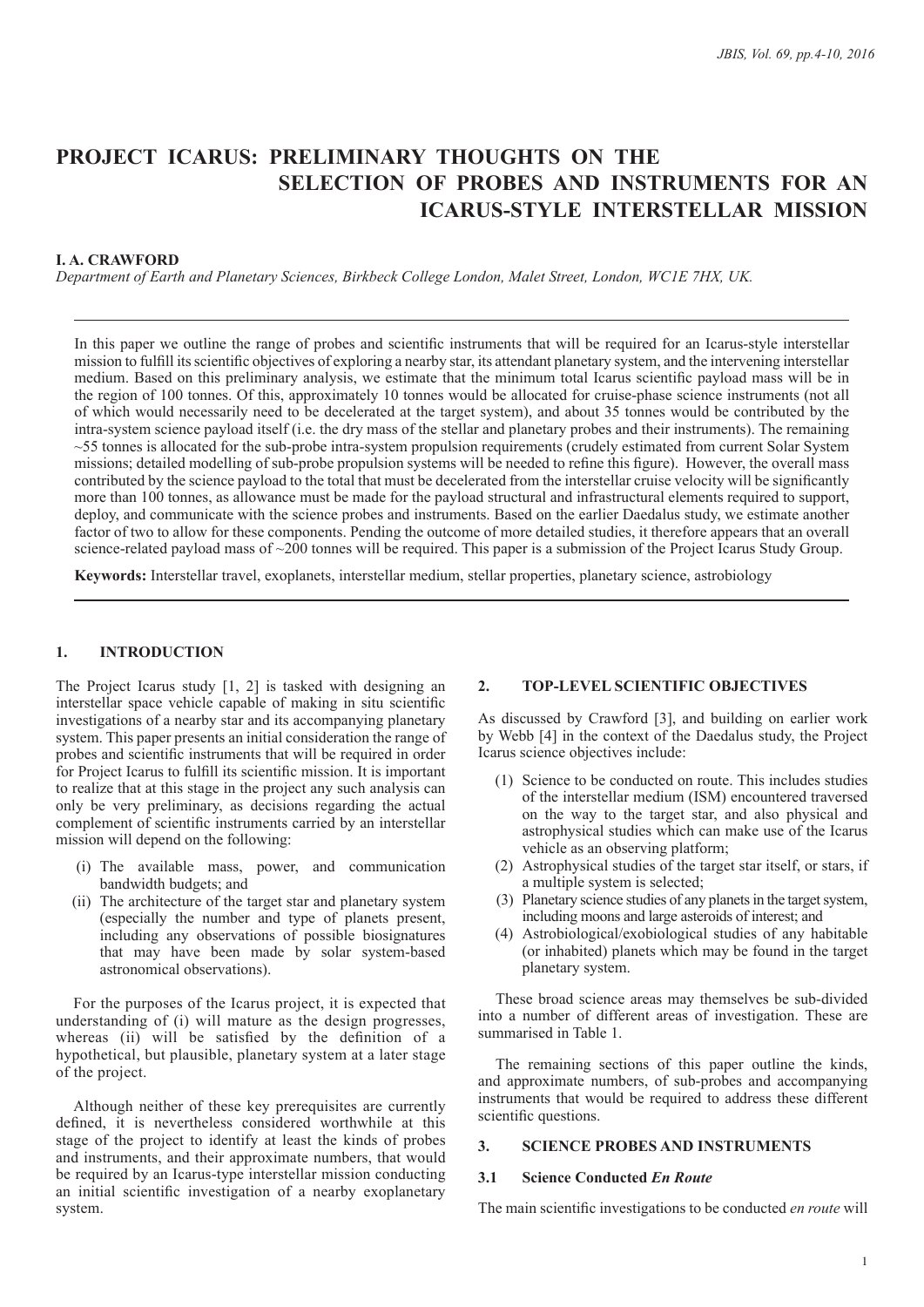| <b>Scientific Area</b>     | <b>Area of Investigation</b>                                                                                                                                                                         | <b>Examples</b>                                                                                                                                                                                                                                                                                                                 |  |
|----------------------------|------------------------------------------------------------------------------------------------------------------------------------------------------------------------------------------------------|---------------------------------------------------------------------------------------------------------------------------------------------------------------------------------------------------------------------------------------------------------------------------------------------------------------------------------|--|
| 1. Science <i>en-route</i> | Outer solar system studies<br>Local interstellar medium<br>Astronomical studies<br>Fundamental physics                                                                                               | Heliosphere, Kuiper belt and Oort Cloud<br>Structure, density, temperature, composition, magnetic fields, etc<br>Parallax measurements; other?<br>Gravitational waves, gravity, dark matter, etc                                                                                                                                |  |
| 2. Stellar astrophysics    | Outer environment of target star<br>Target star astrophysics I<br>Target star astrophysics II<br>Target star astrophysics III                                                                        | Astrosphere, dust disk, comets, etc<br>Mass, composition, temperature, mag. fields<br>Photospheric and coronal activity; long-term monitoring<br>Stellar wind/corona composition                                                                                                                                                |  |
| 3. Planetary science       | Terrestrial planets I<br>Terrestrial planets II<br>Terrestrial planets III<br>Terrestrial planets IV<br>Giant planets I<br>Giant planets II<br>Asteroids/small bodies I<br>Asteroids/small bodies II | Mass, density, magnetic fields<br>Atmospheric composition and structure<br>Surface geology<br>Internal structure (geophysics)<br>Mass, density, magnetic fields<br>Atmospheric composition and structure<br>Numbers, mass, density, composition<br>In situ dating of primitive meteorites                                       |  |
| 4. Astrobiology            | Astrobiology I<br>Astrobiology II<br>Astrobiology III<br>Astrobiology IV<br>Astrobiology V<br>Astrobiology VI<br>Astrobiology VII                                                                    | Identification of habitable environments in target system<br>Search for biomarkers<br>Detection of planetary surfaces<br>Life detection below planetary surfaces<br>Search for evidence of extinct life<br>Biochemical characterization of extant life forms<br>Search for evidence of technological artefacts in target system |  |

**TABLE 1**: *Preliminary List of Icarus Science Objectives*.

be studies of the interstellar medium (ISM) between the Sun and the target star system. The sizes, physical properties, and locations of the low-density cloudlets known to be present in the vicinity of the Sun, and the nature of the lower density intercloudlet medium, are of particular interest [5]. Key instruments for these studies would be:

- A dust analyser (to determine both dust masses and compositions)
- Gas analyser(s) (to measure densities, ionisation states, and composition of the gas phase interstellar medium – probably a suite of several instruments in practice)
- Magnetometer(s) and plasma wave instruments
- High-energy particle (cosmic ray) detectors

The instruments required to study the structure of the interstellar medium should have the highest priority for cruisephase science. These instruments would be similar to those routinely flown on outer Solar System missions (e.g. Cassini; [6]) and proposed for interstellar precursor missions (e.g. [7]). They could be mounted on the main vehicle, but booms (or freeflying sub-probes) may be desirable to insulate them as much as possible from electromagnetic and other interference from the vehicle. Thought will also have to be given to protection from interstellar dust impacts.

If Project Icarus is also to be used as a platform for detecting 'exotic' (e.g. dark matter) particles then additional instrumentation may be required. The Alpha Magnetic Spectrometer [8], currently mounted on the ISS, could provide an example, although in practice an innovative new instrument would probably need to be designed. If Icarus was to be used as a platform for optical or radio parallax studies, appropriate instrumentation (i.e. optical or radio telescopes) would need to be defined and a allowance made in the appropriate mass budget.

Table 1 also identifies studies of the Solar System's

heliosphere, Kuiper Belt and Oort Cloud as possible targets for investigation. These three areas of investigation are rather different. The instrumentation described above for the study of the ISM will also be sufficient for heliospheric studies, and indeed the boundary between the heliosphere and the local ISM is of compelling scientific interest [5]. However, it is not considered here that Kuiper belt objects (KBO) should be a high priority for Icarus, partly because pre-Icarus precursor missions are likely to have made in situ observations of these objects, and partly because refining the Icarus trajectory to pass close a KBO may overly complicate the flight profile. The Oort cloud is so thinly populated that it is unlikely that Icarus will pass close enough to an Oort cloud comet to make in situ observations, and in any case the vehicle will probably be travelling at or close to its cruise velocity, making such observations difficult (and potentially dangerous).

## **3.2 Studies of Target Star(s)**

Studies of the target star(s) will be of compelling astrophysical interest. However, it must be noted that for these very nearby stars a lot can, and will, be learned from astronomical observations made from Earth. It follows that *in situ* studies should be designed to complement these astronomical studies, and be used to obtain information that cannot plausibly be obtained using telescopic observations from the Solar System. Examples include *in situ* measurements of stellar wind and magnetic field, high-spatial resolution observations of stellar photospheres, active regions and coronae, and ultra-high precision measurements of stellar mass, radii and luminosity.

The choice of suitable instruments should be guided by instruments on existing solar missions such as the Solar and Heliospheric Observatory (SOHO, [9]), Solar Terrestrial Relations Observatory (STEREO, [10]), and the forthcoming Solar Orbiter [11]. Standard instruments would include:

**Magnetometers**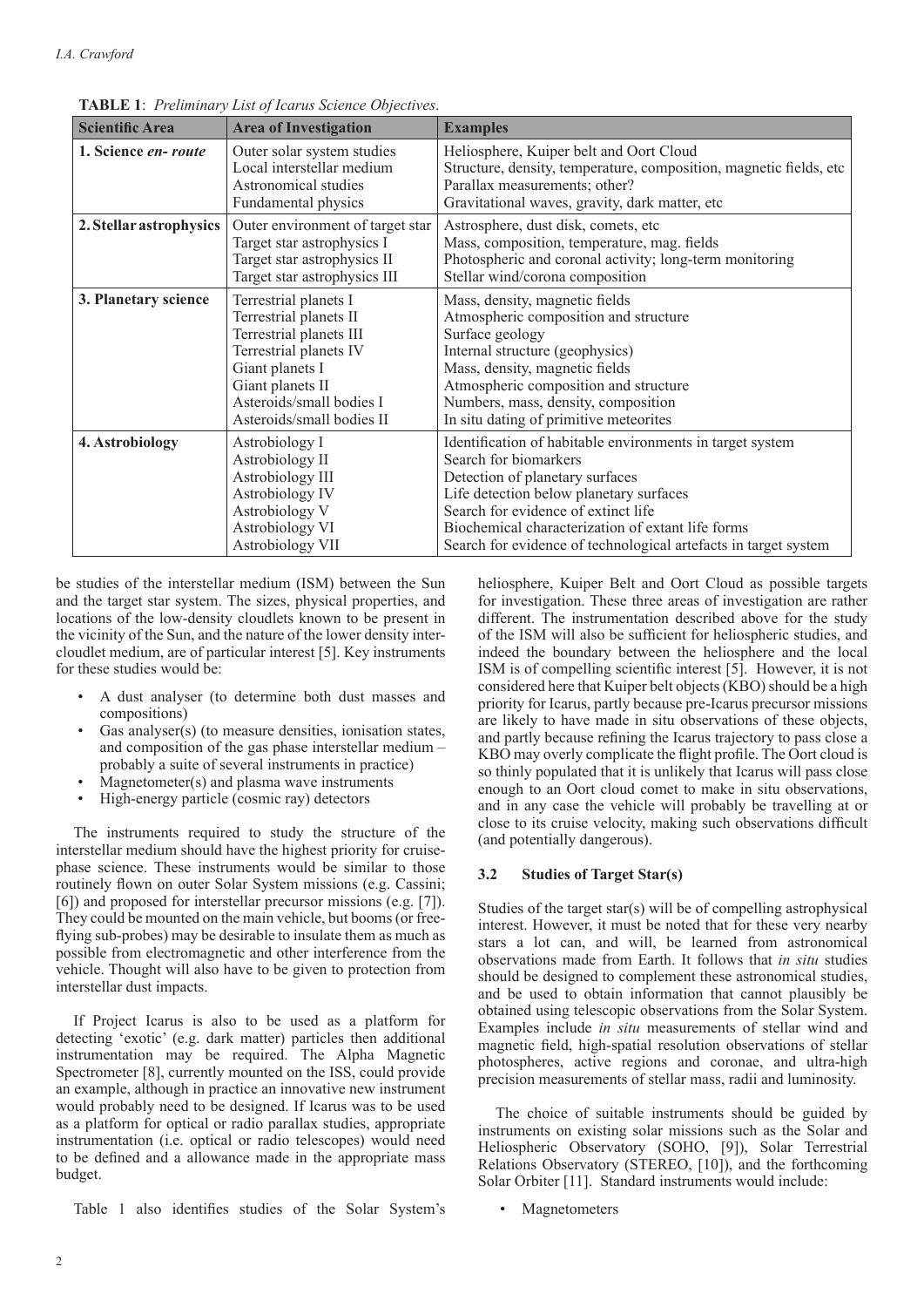- Charged particle (stellar wind) detectors
- X-Ray, UV and visible imaging systems
- Instruments to measure total stellar luminosity to high precision (essentially the stellar 'solar constant') and any variability therein.

Most of these instruments could be mounted on the main spacecraft bus rather than on sub-probes, and some of them (excluding the imaging instruments) could probably be the same as those used during the cruise phase to study the ISM. That said, the main vehicle is unlikely to be operating at an optimal distance from the star for many stellar physics studies, and in any case the STEREO mission [10] has demonstrated the value of making simultaneous observations of solar (here stellar) activity from different angles. It follows that at least one, and ideally two, sub-probe/s dedicated to stellar observations in addition to instruments on the main spacecraft would be desirable (and at least two, and ideally four, such stellar-physics sub-probes if a binary star such as alpha Centauri is the target).

#### **3.3 Planetary Science**

The requirements for planetary probes will depend on the number and types of planets present in the target system. It is anticipated that, at least for planets of Moon-size and larger, by the time Icarus is launched this information will have been provided by Solar System-based astronomical observations. In what follows, we identify some generic instrumentation for different modes of planetary science investigations (although closely related, specifically astrobiology-related investigations are discussed in Section 3.4).

#### *3.3.1 Planetary Orbiters*

Planetary orbiters provide an efficient means of mapping planets, determining surface and atmospheric composition, and making top-level inferences about their geological evolution. In general, planetary mapping orbiters should be placed in polar orbits to maximize surface coverage, and this will either require each planet's polar axis to be identified before orbital insertion, or each orbiter to carry sufficient fuel to effect orbital plane changes. The instrumentation required on planetary orbiters will depend somewhat on the nature of the planet (e.g. gas giant or rocky planet), but orbiters designed for giant planets should also be able to explore orbiting moons (as for the Galileo and Cassini missions). Instrumentation will also depend on the presence or absence of an atmosphere, and the extent to which a planet may be totally cloud covered (like Venus and Titan). These may be difficult to determine in advance, so a flexible instrument suite would be desirable.

Typical instruments for planetary orbiters would include:

- High-resolution optical imaging system
- High-resolution imaging UV-VIS-IR mapping spectrometer(s)
- X-Ray fluorescence (XRF) or gamma-ray spectrometer (airless bodies only)
- Laser altimeter (airless bodies or planets with transparent atmospheres)
- Synthetic aperture radar (primarily for mapping cloud covered planets)
- Magnetometer

#### *3.3.2 Atmospheric Probes: Giant Planets*

Here the principal interest will be in making in situ

measurements of the chemical composition of the atmosphere. A good model would be the Galileo Jupiter atmospheric entry probe [12], although if long-term monitoring were considered desirable balloons or aircraft (drones) might be considered. Principle instruments for such probes would include:

- (1) Mass spectrometer(s)
- (2) Nephelometer
- (3) Thermometers, barometers, etc

Line-of-sight communication with an orbiter, or with the main vehicle, will be required for data transfer. Doppler tracking of the signal will permit measurements of wind speed at different depths.

## *3.3.3 Atmospheric Probes: Rocky/Icy Planets*

To a first approximation the kinds of instruments required to probe the atmospheres of solid planets are the same as required for giant planets (see above), but in this case balloons and/or aircraft would appear to be especially desirable. This is because, in addition to measuring atmospheric parameters, they could assist in surface exploration (e.g. by obtaining high-resolution images and spectral data of the surface, something which would be especially important if the surface was obscured from orbital investigation by clouds or hazes). In this case, in addition to the instruments designed to characterize the atmosphere (listed in Section 3.3.2 above) additional instruments for surface observations could include:

- High-resolution multi-spectral imaging system
- UV-VIS-IR mapping spectrometer(s)

#### *3.3.4 Rocky/Icy Planet Surfaces: Hard Landers/Penetrators*

From a planetary science point of view, much of the information we would like to obtain about solid planets will require *in situ* measurements made by contact instruments at the surface. Obtaining some of this information will require sophisticated instruments to be soft-landed on the planetary surface, and many will require rover-facilitated mobility (as discussed below). However, a lot of valuable top-level geophysical and geochemical information can be obtained by suitably instrumented hard landers or penetrators, which would be dropped from orbit and land intact on, or embed themselves a few metres below, the surface. Penetrators are likely to be especially efficient at emplacing network geophysical instruments (e.g. seismometers and heat-flow probes), as several penetrators could be targeted at each planet of interest. This mode of deploying instruments will be most effective on airless bodies, but might be adapted for planets with atmospheres as well.

Examples of suitable penetrator studies include the MoonLITE [13] and LunarEX [14] concepts proposed for lunar exploration, and a similar concept proposed for Europa [15]. As demonstrated in these studies, examples of the kind of scientific instruments which could be efficiently deployed using penetrators include:

- **Seismometers**
- Heat-flow-probes
- In situ geochemical sensors (e.g. mass spectrometers) and X-ray fluorescence spectrometers)

Note that at least intermittent line-of-sight communication with an orbiting satellite will be required for data downlink from penetrators.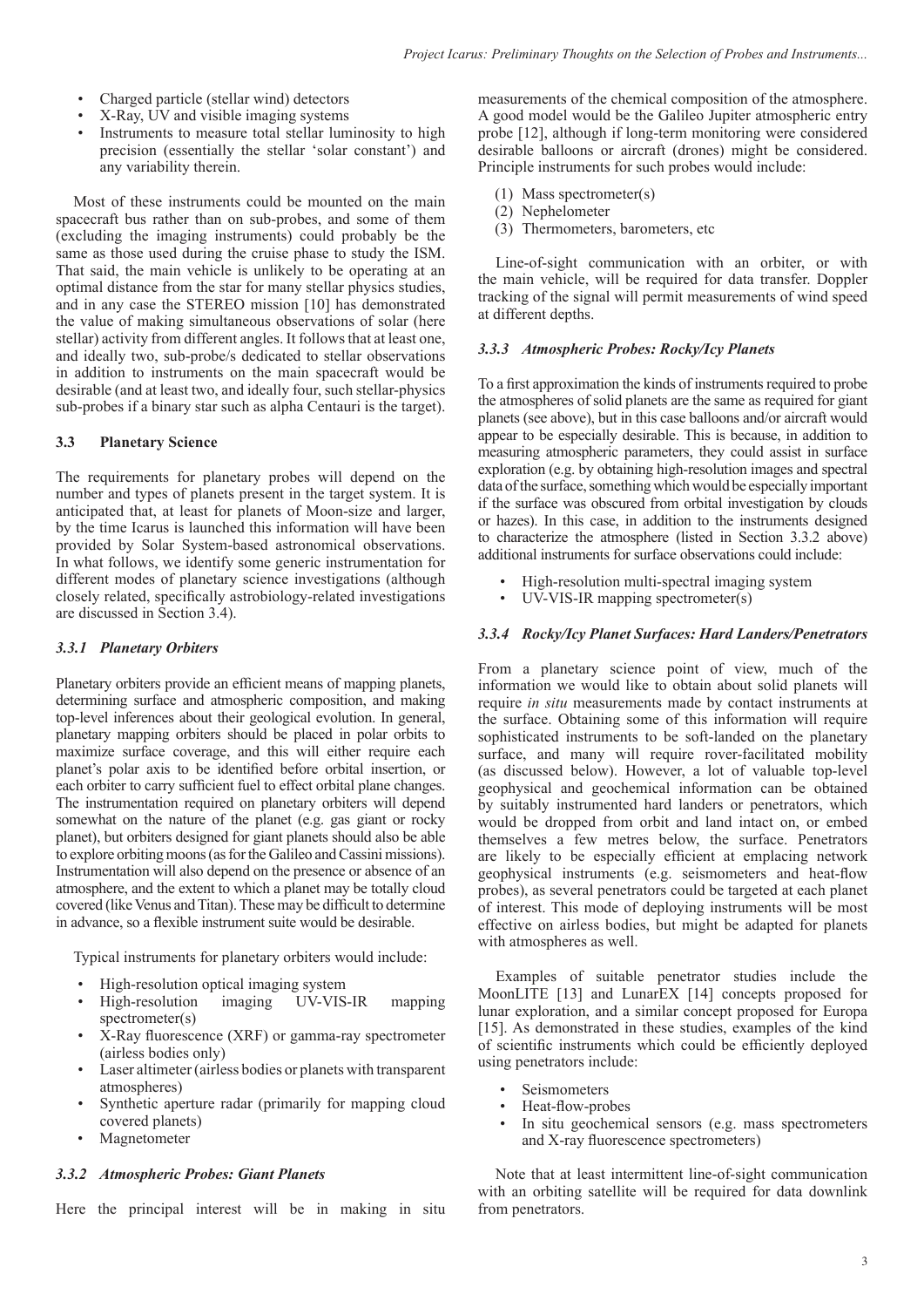## *3.3.5 Rocky/Icy Planet Surfaces: Soft Landers/Rovers*

Some important planetary science investigations, especially those relating to geology and astrobiology, will require larger and more complex instrumentation than can plausibly be emplaced by penetrators. Moreover, many of these investigations would benefit from mobility, which implies the ability to land rovers on planetary surfaces. A good state-of-the-art rover, that is equipped with appropriate instrumentation, is NASA's Mars Science Laboratory [16].

Examples of the kinds of instruments required for surface geological and environmental investigations include:

- Multi-spectral imaging system
- Weather station (e.g. temperature, humidity, wind speed, etc)
- Rock abrasion tool and/or rock splitter
- High-resolution close-up ('hand lens') imager
- *In situ* geochemical instruments (e.g. XRF, Raman, and/ or laser-induced breakdown spectrometers)
- Mass spectrometer(s). Note that different mass spectrometers may be required for geochemical and astrobiological investigations, as the former will mostly be concerned with trace element concentrations in rock samples, whereas the latter will be concerned with identifying complex organic molecules; we return to the latter in Section 3.4.
- *In situ* rock dating capability (using some combination of the above instruments, as demonstrated recently by Farley et al. [17])
- Drill (for sub-surface sampling; depth TBD, but ideally several metres)
- Geophysical package (e.g. seismometer, heat-flow probe).

As was the case for penetrators, at least intermittent line-ofsight communication with an orbiting satellite will be required for data downlink from surface landers.

## *3.3.6 Small Bodies: Asteroids and Comets*

By analogy with the Solar System, we would expect that the minor bodies (i.e. comets and asteroids) of exoplanetary systems will contain valuable information relating to the age and formation history of the system. This will make such objects valuable targets of investigation. Examples of Solar System missions to such bodies include the Dawn mission to Vesta and Ceres [18] and the Rosetta mission (with Philae lander) to Comet 67P/Churyumov–Gerasimenko [19]. Instruments would be a sub-set of those identified above for the investigation of planetary surfaces.

Note that obtaining the *age* of primitive cometary and/ or asteroidal material through radiometric dating will be especially valuable from an astrophysical perspective. Such measurements would provide an independent estimate of the age of the parent star, and therefore help calibrate age estimates based on stellar evolution models for a star (or stars) having a spectral type other than the Sun. The recent results of Farley et al. [17] give some confidence that, by the time an Icarus-style interstellar mission can be mounted, such *in situ radiometric* dating will be possible. Note, however, that it will likely require a more sophisticated and more massive cometary/asteroid lander than the  $\sim$ 100 kg Philae probe.

## **3.4 Astrobiology**

Requirements for astrobiological investigations are closely related to those of planetary science. In particular, they will likely require the soft-landing of rover-facilitated mobile instruments as discussed in Section 3.3.5). Presumably dedicated astrobiology instruments would only be targeted at those planets identified in advance as being good candidates for habitability (e.g. possessing liquid water and a life-friendly atmospheric composition), or for which atmospheric biomarkers have already been detected spectroscopically (either from Earth or from previously deployed orbiting spacecraft). In the event that biosignatures have been detected from Earth prior to launch it is likely that this would dominate the entire Icarus scientific investigation of the target system, and that the scientific payload would be tailored to its further investigation (possibly at the expense of some of the other scientific objectives outlined above). Even in the absence of the prior detection of actual biosignatures, it is likely that astronomical observations from the Solar System will have identified potentially habitable planets in the target system, if such exist, and that this information will also inform the particular choice of astrobiology experiments to be included in the payload.

In the absence of such prior information, we here outline generic astrobiology investigations that might be suitable for the investigation of potentially habitable planets in the target system. Good models for astrobiological instrument suites include the Viking biology package [20] (although it would be possible to design a more sophisticated package today, and ideally more tailor-made to the specific target environment to the extent that this can be known in advance), the Pheonix Lander high-resolution microscope [21], and the Surface Analysis at Mars (SAM, [22]) and Urey [23] instruments designed for Mars Science Laboratory and ExoMars, respectively.

Appropriate instruments would the first eight bullet points identified in Section 3.3.5 above as being required for planetary science investigations, but with the addition of the following:

- High-resolution microscope
- Mass spectrometer(s) for detection and characterization of complex organic molecules and carbon (and perhaps other element) isotope ratios
- Measurements of temperature, pH and redox state (Oxidation-Reduction Potential, ORP) of liquid water (or any other liquids) found in the vicinity of the landing site
- 'Wet' biology experiments to identify and characterize active metabolism and metabolic products (e.g. loosely based on the Viking biology package, but with updated (and ideally specially tailored) experimental protocols)
- Some kind of metagenomic analysis might be desirable, but probably impossible without precise knowledge of indigenous genetic processes.

If the target planet is wholly or partially covered in liquid water then, given the importance of liquid water to biology as we understand it, it will be desirable to deploy some of these instruments on a mobile floating platform (i.e. a boat) and to obtain and analyse water samples. In such a situation, a water (liquid) sampler would replace the drill specified in Section 3.3.5.

## **4. NUMBER OF PROBES REQUIRED AND IMPLICATIONS FOR PAYLOAD MASS**

The number of probes required to conduct a thorough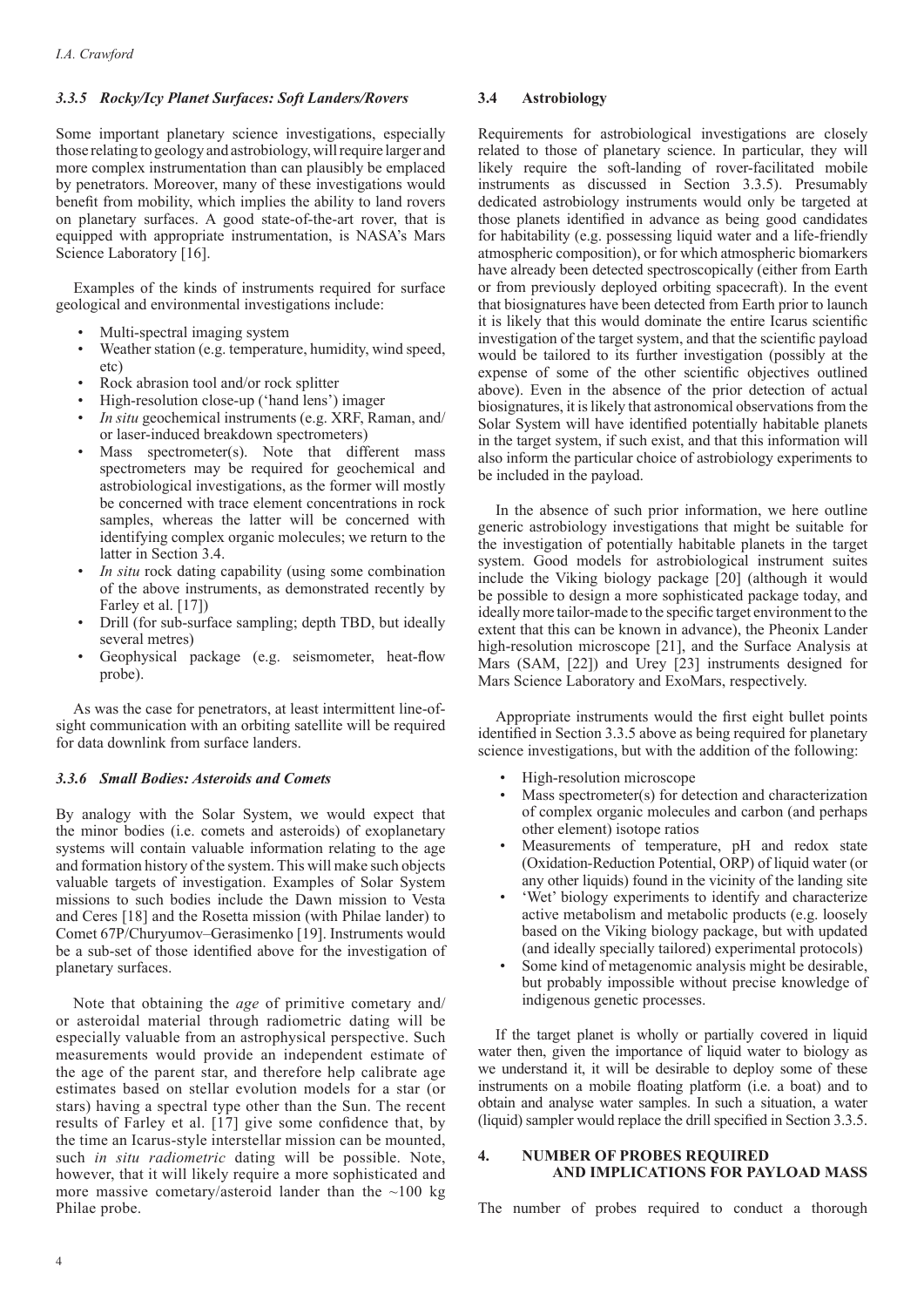investigation of the target planetary system will depend on number and types of planets present. In practice, this is likely to be determined before the launch of an Icarus-style interstellar mission by astronomical observations made from the Solar System. Such observations will also inform the relative balance between giant planet and rocky planet investigations, and the weighting given to astrobiological investigations.

In the absence of such knowledge it is only possible to make some very rough and preliminary estimates of the minimum number of probes that will be required as follows:

- Stellar orbiters: 2-4
- Planetary orbiters: 6-8 (say one per planet; may need more)
- Giant planet entry probes/balloons: 2-4 (at least one per giant planet)
- Rocky planet atmospheric vehicles/balloons: 6-8 (ideally at least two for each rocky planet with an atmosphere)
- Planetary soft landers: 6-8 (ideally at least two for each rocky planet; at least half should be equipped for astrobiological investigations and at least two designed to function on water)
- Probes to explore/date minor bodies such as asteroids and/or comets: 2-4
- Low mass penetrators for simple in situ geochemical and geophysical studies of airless planets, moons and asteroids: 30-50

It is instructive to estimate the total mass of the above scientific payload. Taking SOHO (dry mass 1.35 tonnes [24]) as a model for a stellar orbiter; Cassini (mass 2.15 tonnes, excluding the Huygens probe [6]) as a high-performance planetary orbiter; the Galileo Entry Probe (mass 0.34 tonnes [12]) as a typical planetary atmospheric probe); Mars Science Laboratory (mass 0.90 tonnes [16]) as a high performance planetary rover with astrobiology capability); Rosetta (mass 1.33 tonnes including Philae lander [19]) as an example asteroid/comet probe; and the LunarEX penetrators (mass 0.04 tonnes, including descent modules [14]) as typical of this type of delivery system, we arrive at a total probe mass in the range of 28 to 41 tonnes for the lower and upper limits for the number of probes given above. For ease of reference, this information is summarized in Table 2.

Note however, that these estimates, although they include the masses of the scientific instruments, communications systems, electronics and power systems, and supporting structure integrated into these various spacecraft, they do not include any fuel or propulsion systems for intra-system manoeuvring, orbit insertion, or, where required, landing. These additional masses will be significant. For example, Cassini was launched with 3.1 tonnes of propellant for orbital insertion and manoeuvring within the Saturn system [6], which significantly exceeds the mass of the spacecraft itself and brings the total Cassini mass to 5.2 tonnes (i.e. about 2.5 times the dry mass of the spacecraft). Similarly, although the mass of the MSL rover is 'only' 0.9 tonnes, the total launch mass (which of course had to include the aeroshell, heatshield, parachutes and skycrane used for entry, descent and landing) was 3.9 tonnes [16], or 4.3 times the mass of the rover alone.

Clearly, the masses that must be allowed for intra-system manoeuvring, and landing where appropriate, will depend on the technologies and energy sources adopted, and this should be a priority for further investigation. Certainly it will be important to adopt an exploration strategy which minimizes the energy requirements for intra-system manoeuvring, for example by adopting an approach whereby probes are delivered to their targets from the main vehicle on Hofmann transfer orbits [25]. In the absence of any better information, we here follow the Cassini example and multiply the dry probe masses given above by a factor of 2.5 to allow for whatever propulsion system is needed to transport them to where they need to operate (in the full knowledge that this may be conservative for some probes, e.g. stellar orbiters, and optimistic for others, e.g. planetary landers). This brings our estimate of a minimum stellar and planetary probe mass to 70 to 103 tonnes.

We still have to add the mass of instruments required for cruise phase science discussed in Section 3.1. The basic measurements of fields and particles are similar to those already made by outer solar system spacecraft such as Cassini, so allowing an additional 2.0 tonnes (i.e. approximately the total mass of the Cassini Orbiter) for these instruments would appear to be conservative. However, if it is desired to make use of the interstellar vehicle as a platform for more exotic studies during the cruise phase (e.g. dark matter searches or astronomical observations) additional mass must be allowed for these instruments. As a baseline we here add another 8 tonnes for these unspecified instruments (this may also be

**TABLE 2**: *Summary of Types, and Estimated Numbers, of Sub-Probes Required to Conduct an Exploration of a Multi-Planet System Sufficient to Meet the Project Icarus Science Objectives Identified in Table 1. An Additional 10 Tonnes are Estimated for Cruise-Phase Instruments (Science Area #1). See text for discussion*.

| <b>Scientific</b><br><b>Area</b> | <b>Probe Type</b>                  | <b>Example</b>      | <b>Probe dry</b><br>mass (tonnes) | Number of<br>probes required | <b>Total probe dry</b><br>mass (tonnes) |
|----------------------------------|------------------------------------|---------------------|-----------------------------------|------------------------------|-----------------------------------------|
| 2                                | Stellar orbiters                   | <b>SOHO</b>         | 1.35                              | $2 - 4$                      | $2.7 - 5.4$                             |
| 3                                | Planetary orbiters                 | Cassini             | 2.15                              | $6 - 8$                      | $13 - 17$                               |
| 3                                | Gas Giant probes/balloons          | Galileo entry probe | 0.34                              | $2 - 4$                      | $0.7 - 1.4$                             |
| 3/4                              | Rocky Planet atmospheric probes    | Galileo entry probe | 0.34                              | $6 - 8$                      | $2.0 - 2.7$                             |
| 3/4                              | Planetary soft landers             | <b>MSL</b>          | $0.90*$                           | $6 - 8$                      | $5.4 - 7.2$                             |
| 2/3                              | Minor body (asteroid/comet) probes | Rosetta             | 1.33                              | $2 - 4$                      | $2.7 - 5.3$                             |
| 3/4                              | Low mass penetrators               | $Lunar-EX$          | 0.04                              | $30 - 50$                    | $1.2 - 2.0$                             |
|                                  | <b>Total</b>                       |                     |                                   |                              | 28-41                                   |

\* Rover mass only, excluding mass required for entry, descent and landing.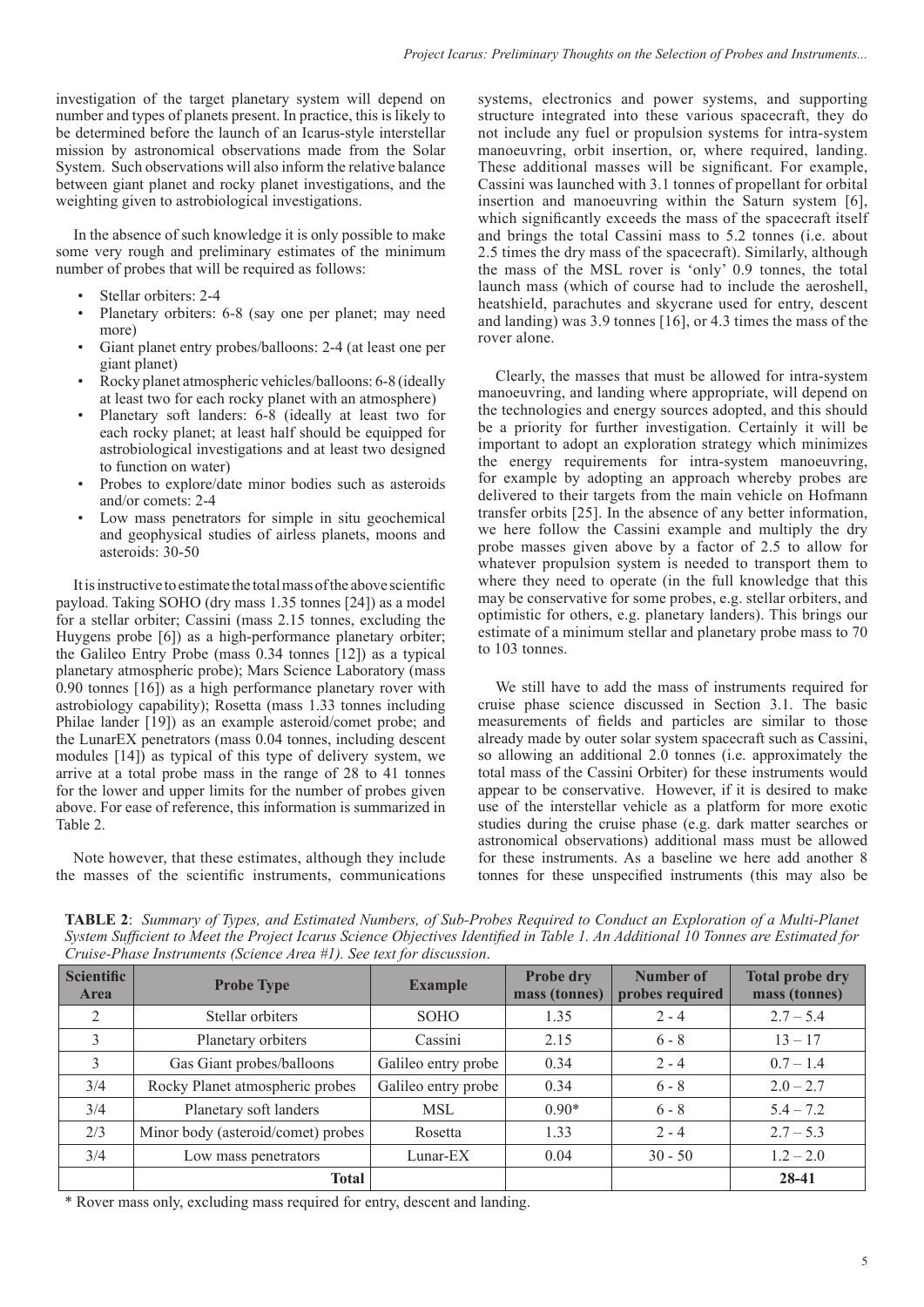conservative, but note that the Alpha Magnetic Spectrometer on the ISS, which might act as a proxy for an advanced exotic particle detector, has a mass of 8.5 tonnes [8]). It may not be necessary to decelerate all this cruise-phase science payload mass at the target system, although not doing so may preclude some investigations of the circumstellar environment of the target star. For simplicity, and because including it doesn't greatly affect the overall result, we here assume that this mass will also be decelerated at the destination.

This brings the estimated total mass of probes and scientific instruments to lie within the range of 80 to 113 tonnes. Given all the uncertainties, it seems safe to conclude that an Icarusstyle interstellar mission could perform a scientifically valuable exploration of a nearby exoplanetary system if it is able to deliver a total scientific payload of order 100 tonnes to the target system.

Of course this scientific payload is only a sub-set of the mass of the total Icarus payload which must be decelerated into the target star system from the vehicle's interstellar cruise velocity. The latter will include many additional elements, including (but not limited to): payload-committed structure and power supplies; the main computer and data management systems; intra-system and system-Earth communications systems; the payload dust protection system (or at least that part of it designed to protect the payload as it enters the target system); and whatever fuel and thrusters may be required to manoeuvre the main vehicle itself within the target system. In his analysis of the Daedalus payload Webb [4; see his Table 1] found the total payload mass to be roughly twice the mass allocated for scientific probes (although he excluded the main vehicle's power supplies and dust protection system in this estimate). Using this as a baseline, we arrive at a total Icarus payload mass of the order of 200 tonnes for a reasonably complete scientific exploration of a nearby star, its planetary system, and the intervening interstellar medium. Needlessto-say, a larger payload mass would significantly enhance the scientific return

## **5. CONCLUSIONS AND RECOMMENDATIONS**

We have presented some initial considerations on the selection of probes and instruments that would be required to make a scientifically useful exploration of a planetary system orbiting a nearby star. In practice, the scientific payload will be tailored to both the capabilities of the interstellar vehicle and the architecture of the particular planetary system to be explored. Information on the latter is likely to be provided by astronomical observations from the Solar System long before an Icarus-style interstellar vehicle is constructed. Nevertheless, based on how we have explored our own Solar System, it is possible to consider a generic scientific payload able to address the top-level science requirements for such an expedition. This has led to the following conclusions:

(1) Based on existing spacecraft and instruments, the dry mass of probes required to perform a minimally useful exploration of a target system containing 1-2 stars and 6-8 planets (such as may be appropriate for number of nearby star systems, including alpha Centauri A/B [25,26]) will probably be in the range of 28-41 tonnes (mid-range: 35 tonnes; Table 2). While this might be reduced by improved technology (especially the likely miniaturization of instruments over the coming century), it seems best to use this figure in order to be

conservative (and any mass savings made as a result of improved technology would probably be better used to increase the range of science that could be performed rather than reducing the scientific payload mass).

- (2) Allowance must be made for transporting the scientific probes to the locations in orbit about, or on the surfaces of, planets to be investigated. This will require propulsion systems and fuel requirements not considered in the above mass estimate. It is not possible to estimate the mass that must be allocated for probe deployment and intra-system manoeuvring until the probe propulsion systems are defined. This should be the basis of a future study. Here, based on chemically propelled Solar System probes, we estimate (perhaps conservatively) that this will increase the total mass required for science probes by a factor of 2.5, bringing it into the range 70- 103 tonnes (mid-range: 87 tonnes). Adding an estimated 10 tonnes for cruise phase science, brings the total to 80-113 tonnes (mid-range: 97 tonnes).
- (3) Given all the uncertainties, we conclude that an Icarusstyle interstellar mission could perform a scientifically valuable exploration of a nearby exoplanetary system if it is able to deliver a total scientific payload of order 100 tonnes to the target system.
- (4) In addition to the science payload itself, allowance must be made for the structural and infrastructural elements required to support, deploy, and communicate with the science probes and instruments. Based on the earlier Daedalus study [4], we estimate this to be an additional factor of two, resulting in a total minimum sciencerelated payload mass (i.e. the total science-related payload which must be decelerated to rest in the target system) in the region of 200 tonnes. However, we stress that this must be verified by a detailed integrated study of all the payload systems.
- (5) Demonstrating that a mainly fusion-based propulsion system is capable of delivering a science-related payload mass of order 200 tonnes to rest at a nearby star, with a total travel time of under 100 years (as specified in the Project Icarus Terms of Reference [27]), is therefore an important objective for on-going studies of the Icarus propulsion system.
- (6) As 200 tonnes appears to be close to the minimum science-related payload mass required to meet the science objectives, and as de-scoping the science requirements will surely compromise the justification for investing in something as complex and expensive as an interstellar spacecraft, if the Project Icarus study indicates that a nuclear fusion-based propulsion system is unable to meet these objectives then alternative propulsion concepts may need to be considered. Having a definitive answer to this question, one way or the other, would be a major contribution of the Icarus project to the wider field of interstellar travel studies.

## **ACKNOWLEDGEMENTS**

This paper is a submission of the Project Icarus Study Group. It is a revised and updated version of a study initially conducted by the author in April 2012 as part of the Project Icarus Phase IV deliverables for module M14 (Scientific Objectives). I would like to thank Andreas Tziolas for helpful comments on that original report, and Kelvin F Long and Rob Swinney for their continued support and leadership of Project Icarus, and interstellar exploration studies more generally.